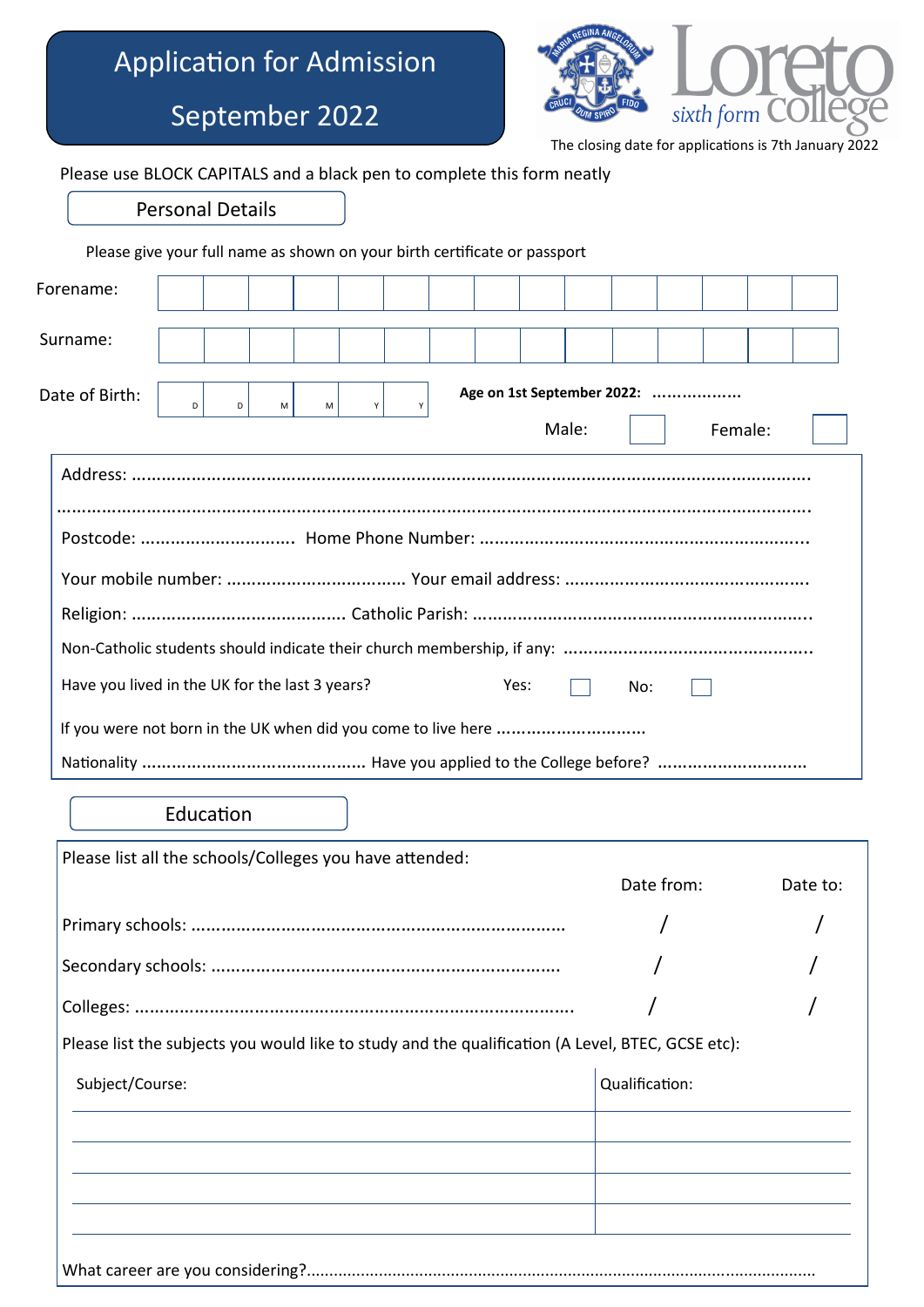Education continued

|                                                                                                         |                                                                                                       | Other applications: If you are applying elsewhere, please list the Colleges (including Loreto) in order of                                                                                                                                                            |
|---------------------------------------------------------------------------------------------------------|-------------------------------------------------------------------------------------------------------|-----------------------------------------------------------------------------------------------------------------------------------------------------------------------------------------------------------------------------------------------------------------------|
| preference:<br>First choice:                                                                            |                                                                                                       |                                                                                                                                                                                                                                                                       |
| Second choice:                                                                                          |                                                                                                       |                                                                                                                                                                                                                                                                       |
| Third choice                                                                                            |                                                                                                       |                                                                                                                                                                                                                                                                       |
|                                                                                                         |                                                                                                       |                                                                                                                                                                                                                                                                       |
| Your support                                                                                            |                                                                                                       |                                                                                                                                                                                                                                                                       |
|                                                                                                         |                                                                                                       | Loreto College is committed to ensuring that students with learning difficulties and disabilities are treated fairly. In order to                                                                                                                                     |
|                                                                                                         |                                                                                                       | ensure that appropriate support can be offered by the College, we would be grateful if you could answer the following ques-                                                                                                                                           |
| tions.                                                                                                  |                                                                                                       |                                                                                                                                                                                                                                                                       |
| Do you have a disability, learning difficulty or medical condition?<br>If yes please give details below | Yes:                                                                                                  | No:                                                                                                                                                                                                                                                                   |
| Visual Impairment                                                                                       | Moderate Learning Difficulty                                                                          | <b>Other Physical Disability</b>                                                                                                                                                                                                                                      |
| Hearing Impairment                                                                                      | Severe Learning Difficulty                                                                            | <b>Other Learning Difficulty</b>                                                                                                                                                                                                                                      |
| Disability affecting mobility                                                                           | Dyslexia                                                                                              | <b>Other Medical Condition</b>                                                                                                                                                                                                                                        |
| <b>Profound Complex Disabilities</b>                                                                    | Dyscalculia                                                                                           | Temporary Disability after illness                                                                                                                                                                                                                                    |
| Social/Emotional Difficulties                                                                           | Autism Spectrum Disorder                                                                              | <b>Other Disability</b>                                                                                                                                                                                                                                               |
| Mental Health Difficulty                                                                                | Asperger Syndrome                                                                                     | Prefer not to say                                                                                                                                                                                                                                                     |
|                                                                                                         |                                                                                                       | If you have ticked one of the boxes above please give full details of your disability/learning difficulty or medical condition:                                                                                                                                       |
|                                                                                                         |                                                                                                       |                                                                                                                                                                                                                                                                       |
|                                                                                                         |                                                                                                       |                                                                                                                                                                                                                                                                       |
|                                                                                                         |                                                                                                       |                                                                                                                                                                                                                                                                       |
| Residency                                                                                               |                                                                                                       |                                                                                                                                                                                                                                                                       |
|                                                                                                         | Residency - If you were NOT born in the UK please indicate your current residential status in the UK: |                                                                                                                                                                                                                                                                       |
| British Citizen:                                                                                        | Asylum Seeker:<br>Refugee:                                                                            | Indefinite/limited leave to remain:                                                                                                                                                                                                                                   |
|                                                                                                         |                                                                                                       |                                                                                                                                                                                                                                                                       |
|                                                                                                         |                                                                                                       | If limited leave, what is the date of expiry of your Visa:                                                                                                                                                                                                            |
| <b>Emergency Contact/Next of Kin Details</b>                                                            |                                                                                                       |                                                                                                                                                                                                                                                                       |
|                                                                                                         | For correspondence please give your parent's/carer's title and surname below:                         |                                                                                                                                                                                                                                                                       |
|                                                                                                         |                                                                                                       |                                                                                                                                                                                                                                                                       |
| Title:                                                                                                  | Surname:                                                                                              |                                                                                                                                                                                                                                                                       |
|                                                                                                         |                                                                                                       |                                                                                                                                                                                                                                                                       |
|                                                                                                         |                                                                                                       |                                                                                                                                                                                                                                                                       |
|                                                                                                         |                                                                                                       |                                                                                                                                                                                                                                                                       |
|                                                                                                         |                                                                                                       |                                                                                                                                                                                                                                                                       |
|                                                                                                         |                                                                                                       |                                                                                                                                                                                                                                                                       |
| Ethnicity                                                                                               |                                                                                                       |                                                                                                                                                                                                                                                                       |
|                                                                                                         |                                                                                                       | Loreto is required by the funding bodies to return the ethnic origin for each student as part of the<br>Individual Learner Record return. The information will be used as statistical data only and will be treated in confidence. Please tick appropriate box below. |
| 31. English/Welsh/Scottish/                                                                             | 35. White & Black Caribbean □<br>39. Indian $\square$                                                 | 44. African $\square$                                                                                                                                                                                                                                                 |
| Northern Irish/British □<br>32. Irish $\square$                                                         | 36. White & Black African □                                                                           | 40. Pakistani □<br>45. Caribbean □                                                                                                                                                                                                                                    |
| 33. Gypsy or Irish Traveller $\square$                                                                  | 37. White & Asian □                                                                                   | 41. Bangladeshi □<br>46. Any other Black/African/Caribbean $\square$                                                                                                                                                                                                  |
| 34. Any other white background □                                                                        | 42. Chinese □<br>38. Any other mixed/multiple $\square$                                               | 47. Arab $\Box$                                                                                                                                                                                                                                                       |

ethnic background 43. Any other Asian  $\Box$  98. Any other ethnic group  $\Box$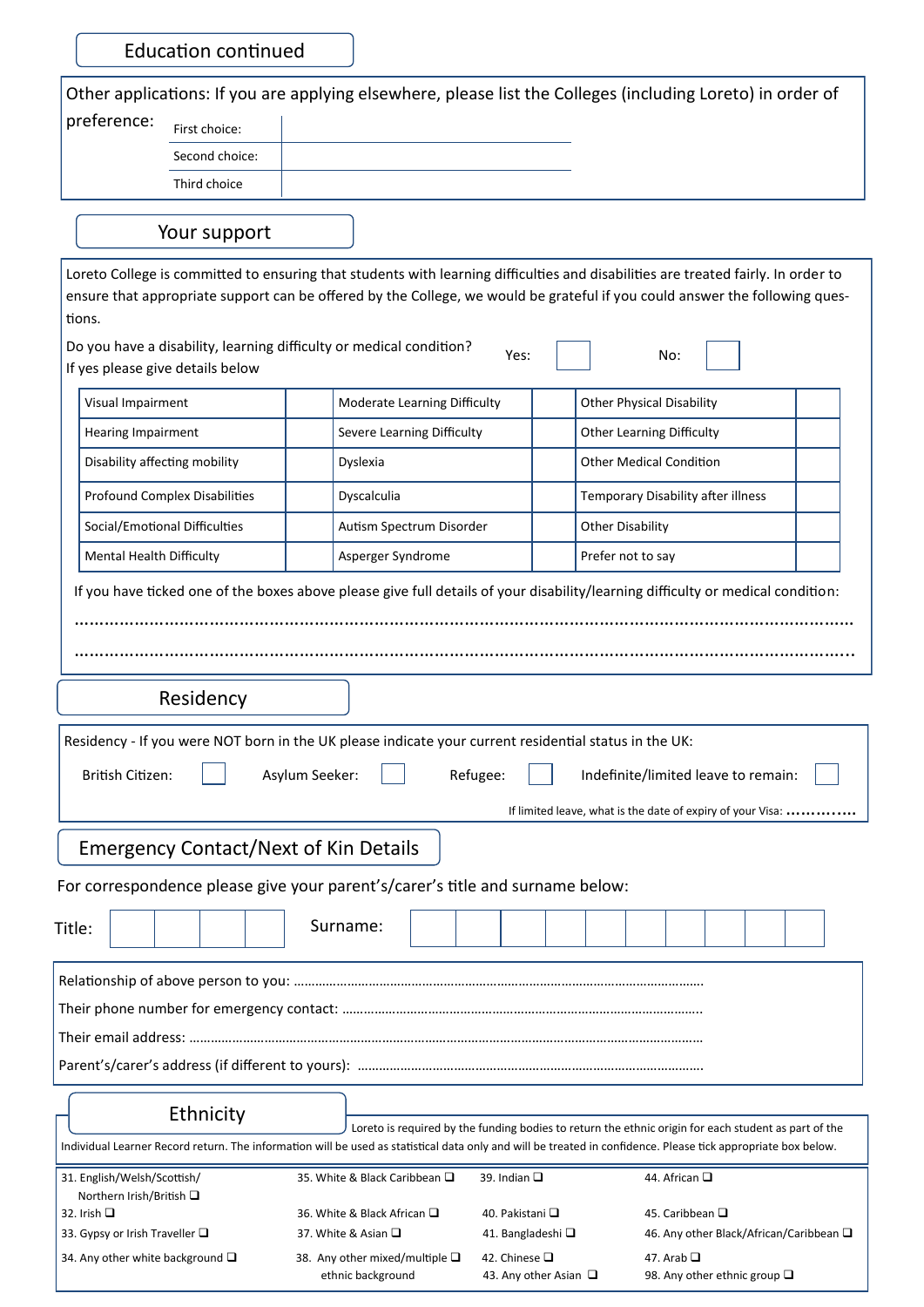Examinations

Please list below all examinations you have already taken and details of the examinations you will be taking next summer. **The result or estimated grade column should be completed by your school.**

| Date of Examination<br>(e.g. 06/22) | <b>Board</b> | Subject | Qualification<br>(e.g. GCSE/BTEC/<br>A Level) | Level<br>(Single/Double) | Grade<br>(result or estimate) |
|-------------------------------------|--------------|---------|-----------------------------------------------|--------------------------|-------------------------------|
|                                     |              |         |                                               |                          |                               |
|                                     |              |         |                                               |                          |                               |
|                                     |              |         |                                               |                          |                               |
|                                     |              |         |                                               |                          |                               |
|                                     |              |         |                                               |                          |                               |
|                                     |              |         |                                               |                          |                               |
|                                     |              |         |                                               |                          |                               |
|                                     |              |         |                                               |                          |                               |
|                                     |              |         |                                               |                          |                               |
|                                     |              |         |                                               |                          |                               |
|                                     |              |         |                                               |                          |                               |

Please attach a copy of your certificates or statement of results for any exams you have already taken.

## General Information

| Music: Do you play a musical instrument? What instrument(s) do you play? What grades have you                                                                                                                                                                                                                                                                                                                                                                                                                                                                                     |      |     |       |  |
|-----------------------------------------------------------------------------------------------------------------------------------------------------------------------------------------------------------------------------------------------------------------------------------------------------------------------------------------------------------------------------------------------------------------------------------------------------------------------------------------------------------------------------------------------------------------------------------|------|-----|-------|--|
|                                                                                                                                                                                                                                                                                                                                                                                                                                                                                                                                                                                   |      |     |       |  |
| If any of your siblings have attended Loreto, please give their names & date of leaving below:                                                                                                                                                                                                                                                                                                                                                                                                                                                                                    |      |     |       |  |
| Do you live independently?:<br>Please give reasons for choosing Loreto College (continue onto a separate sheet of paper if needed):                                                                                                                                                                                                                                                                                                                                                                                                                                               | Yes: | No: |       |  |
|                                                                                                                                                                                                                                                                                                                                                                                                                                                                                                                                                                                   |      |     |       |  |
| Loreto College collects information for all students, their parents/carers and staff for various administrative, academic, and health & safety reasons. Because<br>of the General Data Protection Regulation and the Data Protection Act 2018, we need your consent before we can do this. Since we cannot operate the Col-<br>lege's admissions procedure effectively without processing information about you, we need you to sign the following consent to process clause. If you require<br>any further information about this, please contact the Student Admissions Office. |      |     |       |  |
| I agree to Loreto College processing personal data contained in this form or other data which the College may obtain from me or other people whilst I am a<br>student at the College. I agree to the processing of such data for any purposes connected with me or my studies or my health and safety whilst on the<br>premises or for any other legitimate reason. I agree that the information on this application form is true and correct.                                                                                                                                    |      |     |       |  |
| Signed by applicant:                                                                                                                                                                                                                                                                                                                                                                                                                                                                                                                                                              |      |     | Date: |  |
| Signed by applicant's parent/carer:                                                                                                                                                                                                                                                                                                                                                                                                                                                                                                                                               |      |     | Date: |  |